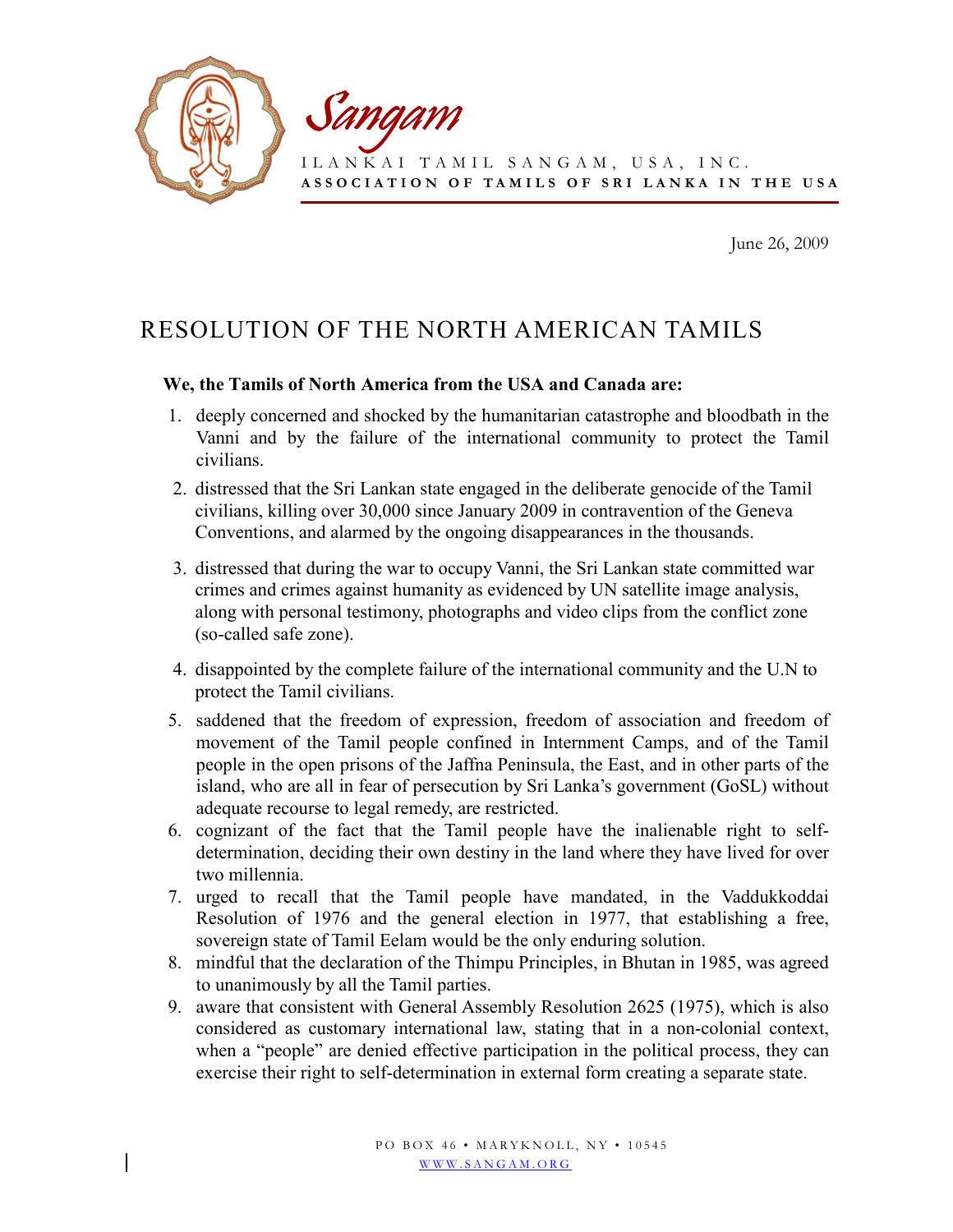- 10. aware that under the international law concepts of self-preservation and self-defense, that when a people are subject to genocide they can establish a separate state for themselves.
- 11. noting with all seriousness that the scale and intensity of the current genocide has reinforced the Tamil people's belief that only in an independent state the Tamils' very physical survival can be guaranteed.

## WE HEREBY RESOLVE THAT:

- 1. there be immediate access to all Tamil areas for humanitarian workers, the United Nations, INGOs, the ICRC & the media without threat or intimidation.
- 2. the ICRC and UNHCR should be present to monitor IDPs from their screening point to the camps or hospitals, and should be responsible for all records of IDPs, while supervising on a continuous basis the distribution of aid provided by international donors.
- 3. the IDP camps be operated by the ICRC and UNHCR independent of the GoSL.
- 4. the international community must channel all their relief, rehabilitation, reconstruction and all IDP related aid in the NorthEast through International Non-Governmental Organizations (INGOs) and local NGOs from the NorthEast so that such aid reaches the IDPs directly, without the GoSL receiving or allocating any international funds and relief.
- 5. everything possible must be done, even extraordinary measures, to resettle Tamil IDPs promptly in their own lands, to prevent the ethnic cleansing through colonization of Vanni and other areas of the Tamil homeland by ethnic Sinhalese.
- 6. the international community must work to restore the fundamental rights of the IDP internees, including the right to life, protection from disappearances, freedom of movement, freedom of expression and freedom of association.
- 7. the Tamil Diaspora community must be permitted to take in and distribute humanitarian relief items, under international supervision.
- 8. all killings and attacks on Tamil civilians by the GoSL and the war crimes committed by the GoSL must be investigated by an independent international panel of experts from the European Union and/or the USA, which should lead to international prosecution of those who are found culpable.
- 9. the following days that hold special meaning to the World Tamils be observed as solemn occasions where we pay tribute to our fallen and renew our resolve never to be subjugated –
	- 1. The Lament of Vanni (May  $17^{th}$ )
	- 2. Black July ( July  $23<sup>rd</sup>$ )